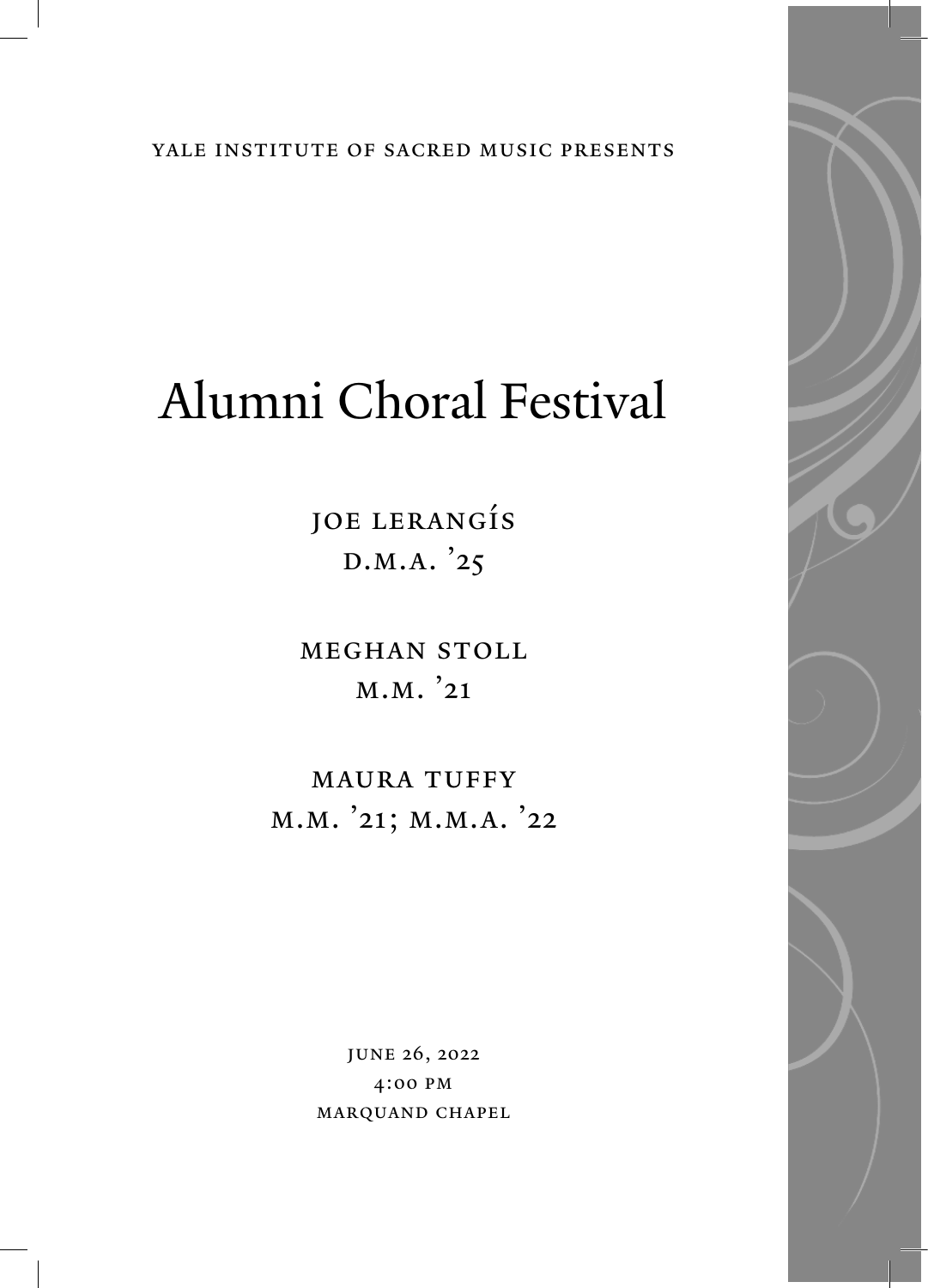We are proud to have WNPR as our media sponsor.

Please silence all mobile devices.

The use of photographic, recording, or electronic equipment during the performance is prohibited. Your courtesy is appreciated.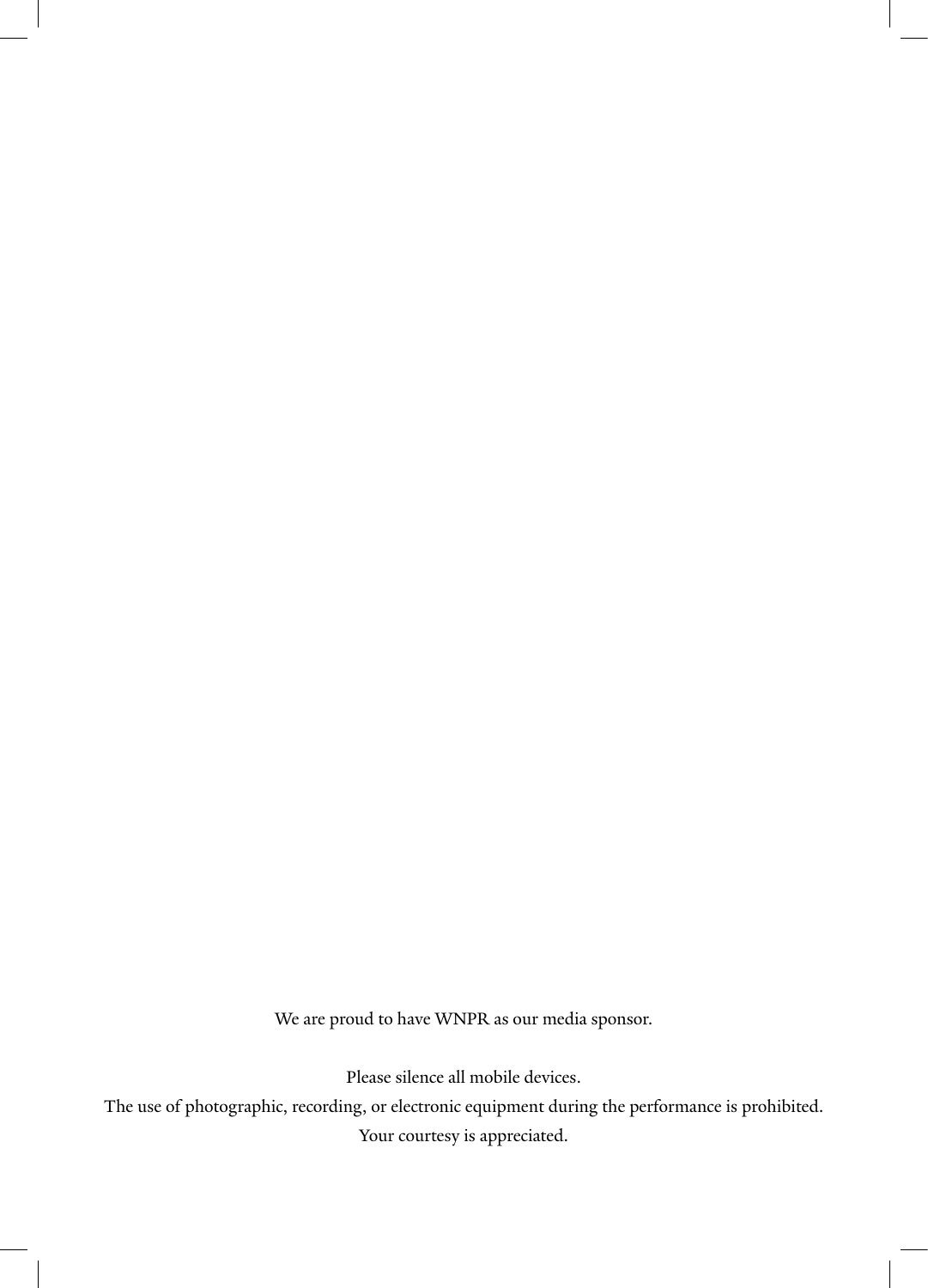## Alumni Choral Festival

Joe Lerangís Meghan Stoll Maura Tuffy

| Passing of the Year       |                                                  | Johnathon Dove<br>(b. 1959) |
|---------------------------|--------------------------------------------------|-----------------------------|
|                           | I. Invocation                                    |                             |
|                           | II. The Narrow Bud Opens Her Beauties to the Sun |                             |
|                           | III. Answer July                                 |                             |
|                           | IV. Hot Sun, Cool Fire                           |                             |
|                           | v. Ah, Sun-Flower!                               |                             |
|                           | VI. Adieu! Farewell Earth's Bliss                |                             |
|                           | VII. Ring Out, Wild Bells                        |                             |
|                           | Julia Cavallaro mezzo-soprano                    |                             |
|                           | Joe Lerangís tenor                               |                             |
|                           | Muzi Zhao piano                                  |                             |
|                           | Meghan Stoll conductor                           |                             |
| Alma beata et bella       |                                                  | Edie Hill                   |
|                           | Joe Lerangís conductor                           | (b. 1962)                   |
| If Ye Love Me             |                                                  | Oscar Osicki                |
|                           | Meghan Stoll conductor                           | (b. 1994)                   |
| Psalm 70                  |                                                  | Osicki                      |
|                           | Meghan Stoll conductor                           |                             |
| From the Depths I Cry Out |                                                  | Han Lash                    |
|                           | Maura Tuffy conductor                            | (b. 1981)                   |
| <b>INTERMISSION</b>       |                                                  |                             |

Serenade William Grant Still Joe Lerangís *conductor* (1885–1978)

(*continued on next page*)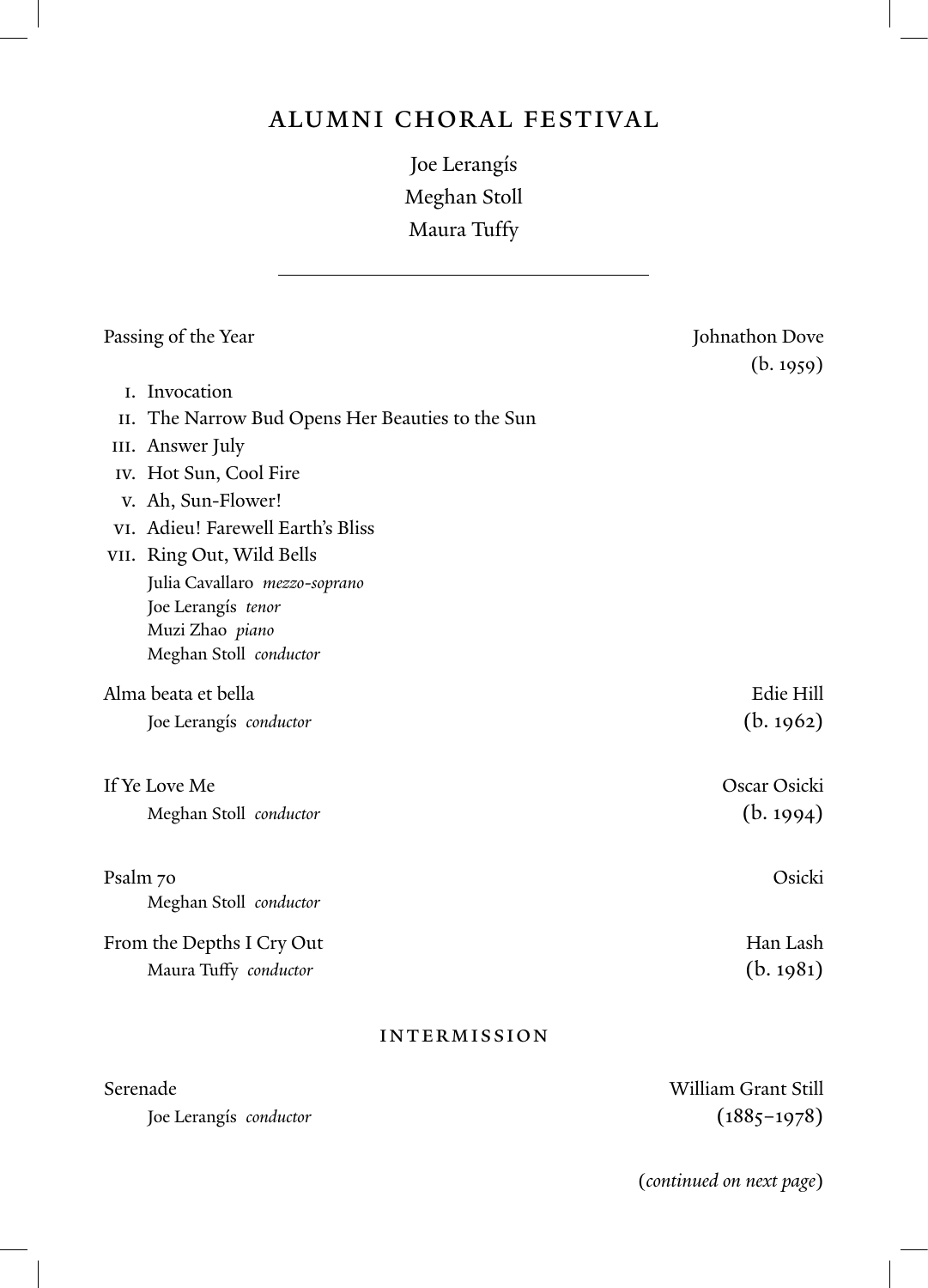L'historie du soldat (excerpts) **Igor Stravinsky** Suraj Partha *narrator* (1882–1971) Maura Tuffy *conductor*

Du Hirte Israel, höre, BWV 104 Johann Sebastian Bach

- I. Coro: Du Hirte Israel, höre
- II. Recit: Der höchste Hirte sorget vor mich
- III. Aria: Verbigt mein Hirte sich zu lange
- IV. Recit: Ja, dieses Wort ist meiner Seelen Speise
- V. Aria: Beglückte Herde, Jesu Schafe
- VI. Choral: Der Herr ist mein getreuer Hirt Joe Lerangís *conductor*

 $(1685 - 1750)$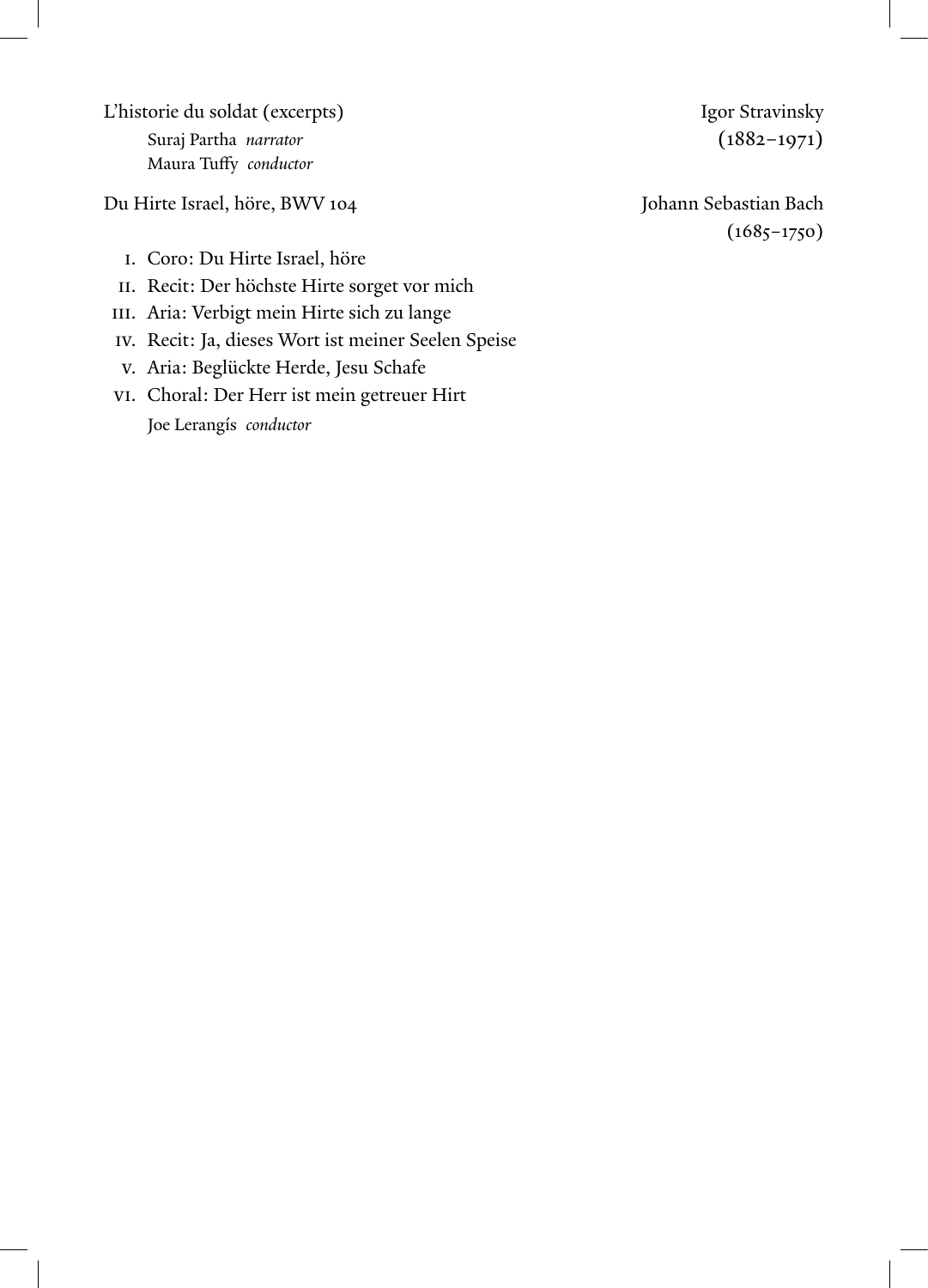#### **Jonathan Dove,** *The Passing of the Year*

**I. Invocation** O Earth, O Earth, return!

#### **II. The Narrow Bud Opens Her Beauties to the Sun**

The narrow bud opens her beauties to The sun, and love runs in her thrilling veins; Blossoms hang round the brows of Morning, and Flourish down the bright cheek of modest Eve, Till clust'ring Summer breaks forth into singing, And feather'd clouds strew flowers round her head.

The spirits of the air live on the smells Of fruit; and Joy, with pinions light, roves round The gardens, or sits singing in the trees.

 *Sumer is icumen in Lhude sing cuccu*

#### **III. Answer July**

Answer July— Where is the Bee— Where is the Blush— Where is the Hay?

Ah, said July— Where is the Seed— Where is the Bud— Where is the May— Answer Thee—Me—

Nay—said the May— Show me the Snow— Snow me the Bells— Show me the Jay!

Quibbled the Jay— Where be the Maize— Where be the Haze— Where be the Bur? Here—said the Year—

#### **IV. Hot Sun, Cool Fire**

Hot sun, cool fire, temper'd with sweet air, Black shade, fair nurse, shadow my white hair: Shine, sun; burn, fire; breathe, air, and ease me; Black shade, fair nurse, shroud me and please me: (*William Blake*)

(*William Blake*)

(*thirteenth-century English*)

(*Emily Dickinson*)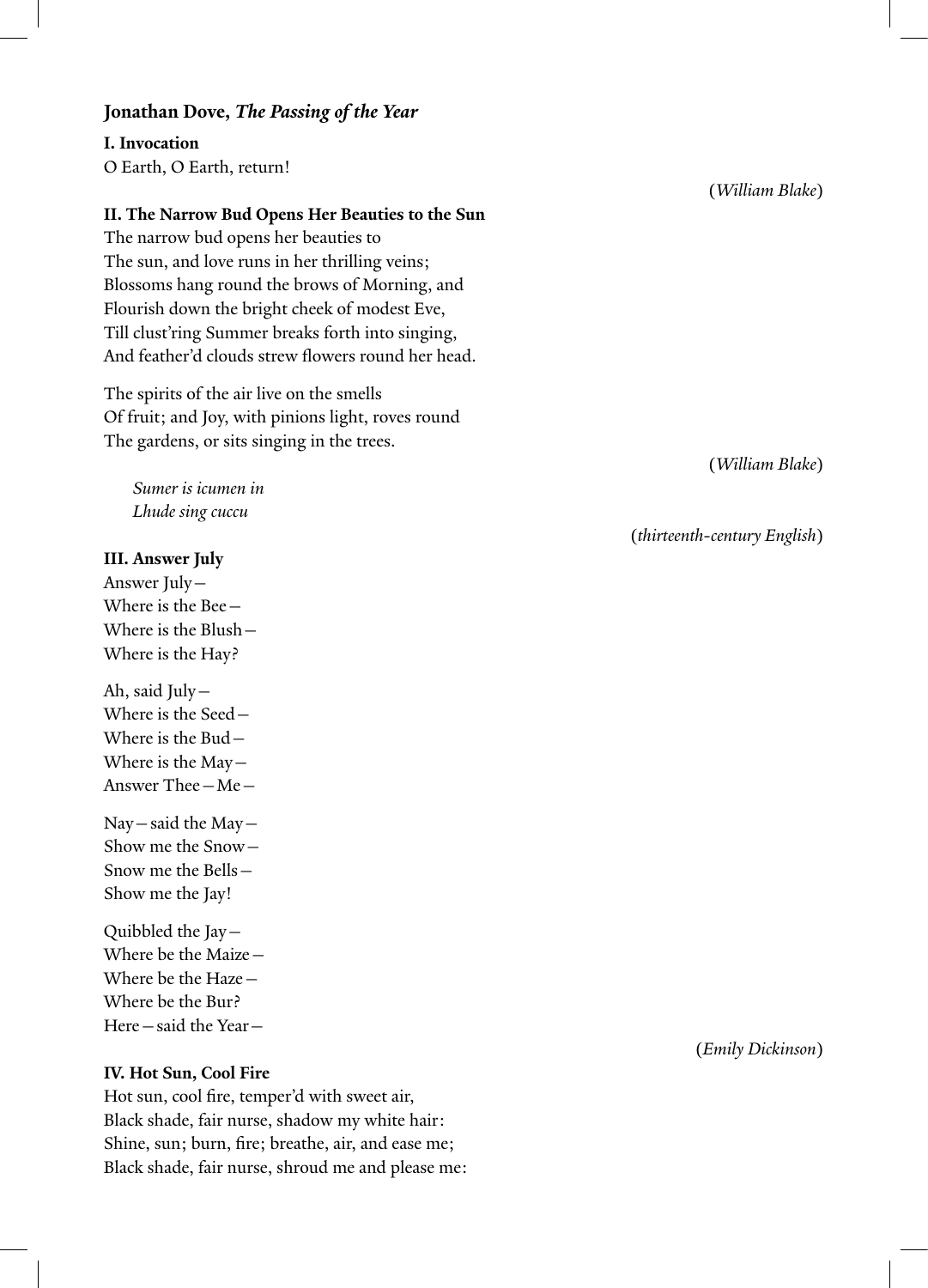Shadow, my sweet nurse, keep me from burning, Make not my glad cause, cause of [my] mourning.

 Let not my beauty's fire Enflame unstaid desire, Nor pierce any bright eye That wand'reth lightly.

#### **V. Ah, Sun-Flower!**

Ah, Sun-flower! weary of time, Who countest the steps of the Sun, Seeking after that sweet golden clime Where the traveller's journey is done:

Where the Youth pined away with desire, And the pale Virgin shrouded in snow Arise from their graves, and aspire Where my Sun-flower wishes to go.

#### **VI. Adieu! Farewell Earth's Bliss!**

Adieu! farewell earth's bliss! This world uncertain is: Fond are life's lustful joys, Death proves them all but toys. None from his darts can fly: I am sick, I must die— Lord, have mercy on us!

Rich men, trust not in wealth, Gold cannot buy you health; Physic himself must fade; All things to end are made; The plague full swift goes by: I am sick, I must die— Lord have mercy on us!

Beauty is but a flower Which wrinkles will devour: Brightness falls from the air; Queens have died young and fair Dust hath closed Helen's eye: I am sick, I must die—

Lord, have mercy on us!

(*George Peele* )

(*William Blake* )

(*Thomas Nashe* )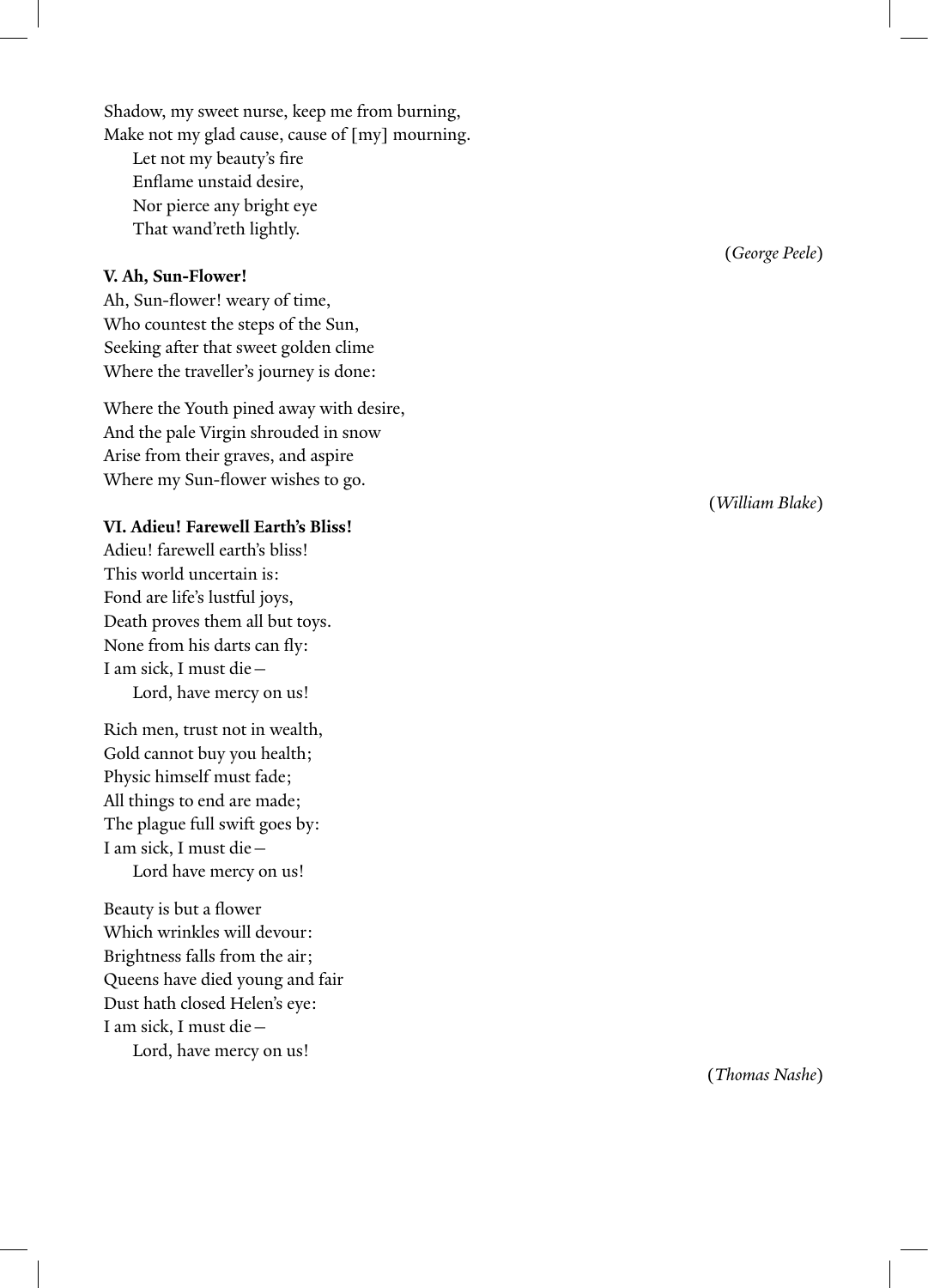#### **VII. Ring Out, Wild Bells**

*O Earth, O Earth, return!*

Ring out, wild bells, to the wild sky, The flying cloud, the frosty light: The year is dying in the night; Ring out, wild bells, and let him die.

Ring out the old, ring in the new, Ring, happy bells, across the snow: The year is going, let him go; Ring out the false, ring in the true.

Ring out the grief that saps the mind, For those that here we see no more; Ring out the feud of rich and poor, Ring in redress to all mankind.

Ring out the want, the care, the sin, The faithless coldness of the time; Ring out, ring out my mournful rhymes, But ring the fuller minstrel in.

Ring out old shapes of foul disease; Ring out the narrowing lust of god; Ring out the thousand wars of old, Ring in the thousand years of peace.

(*Alfred Lord Tennyson*)

#### **Edie Hill,** *Alma beata et bella*

Alma beata et bella *Delightful and beautiful soul,* Che da'lingami sciolta *Free from bondage,* Ove con la tua stella *Where, together with your star,* Ti godi insieme accolta; *You may be gathered in joy.*  Tra li piu chari spiriti. *Among the most luminous spirits.*  Altri monti, altri piani, *Other mountains, other plains,* Altri boschecti et rivi *Other groves and streams,* Tal fra suavi odori *Betwixt sweet scents,* Dolce cantando all'ombra *Sweetly singing in the shade,* Siede il nostro Androgeo *Dwells our Androgeo,* Temprando gli elementi. *Tempering the elements.* Alma beata et bella, *Delightful and beautiful soul,*

Nuda salisti ney superni chiostri *You have risen naked to celestial cloisters,* Quasi un bel sol ti mostri *Like a beautiful sun, you reveal yourself* Vedi nel cielo et piu novella fiori *You see in heaven and in the newly bloomed flowers* Et di rara dolcezza il cielo ingombra, *Encumbering the heavens with rare sweetness,*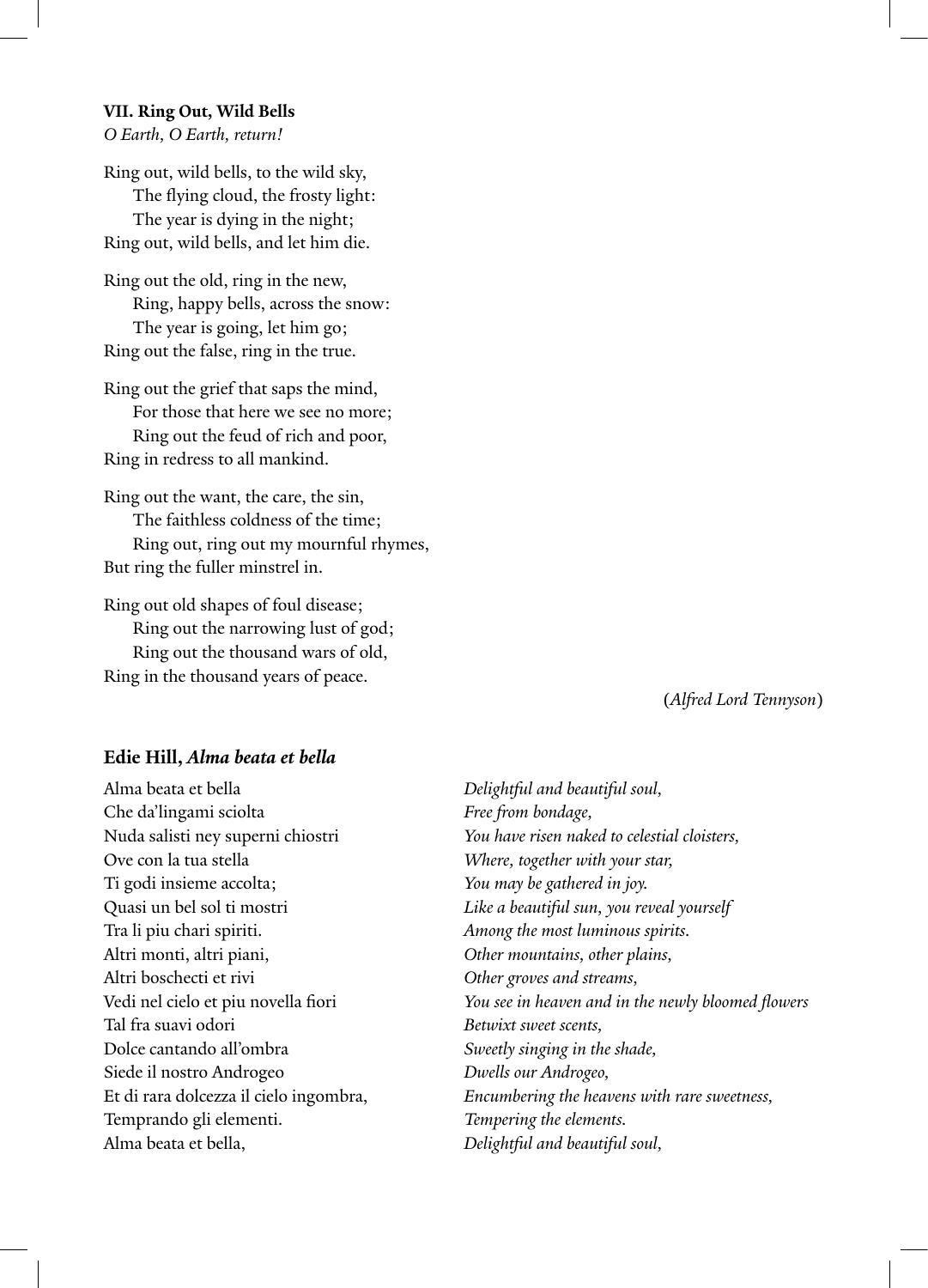Quasi un bel sol ti mostri *Like a beautiful sun, you reveal yourself* Tra li piu chiari spiriti *Among the most luminous spirits.*

(*Jacopo Sannazaro*)

#### **Oscar Osicki,** *Psalm 70*

Make haste, O Lord, to deliver me; make haste to help me, O Lord. Let them be ashamed that seek after my soul: Let them be turned backward, and put into confusion, that desire my hurt. Let them be turned back for a reward of their shame that mock me. Help, O Lord. Let all those that seek thee rejoice and be glad: Let such as love thy salvation say, let God be magnified. But I am poor and needy: make haste unto me, O God: Thou art my help and my deliverer; O Lord, make no tarrying.

(*adapted from the Bible, Psalm 70*)

### **Oscar Osicki,** *If Ye Love Me*

If ye love me, Keep my commandments, And I will pray the Father, And he shall give you another comforter, That he may bide with you forever, Amen.

(*adapted from the Bible, John 14:15–17*)

### **Han Lash,** *From the Depths I Cry Out*

From the depths, I cry out. Hear my voice. Let your ears be attentive. My faults are many; I am ashamed. Forgive me. I follow my soul towards hope. From the morning watch, even until night I hope. For hope brings forgiveness and light. Hope will forgive our faults. May our souls be peaceful. Hope, light, hope.

(*adapted from the Bible, Psalm 130*)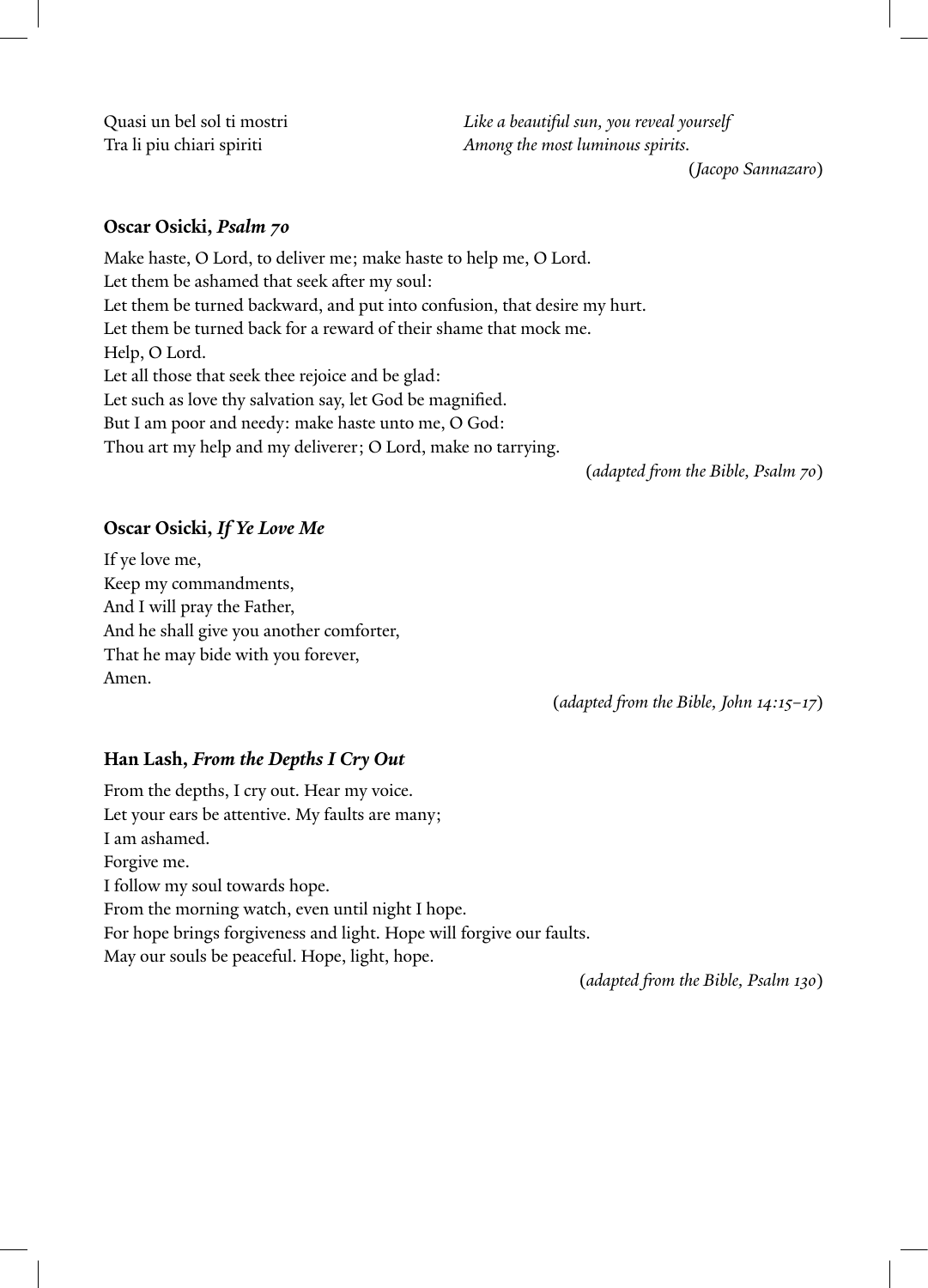#### **Johann Sebastian Bach, BWV 104** *"Du Hirte Israel, höre"*

Du Hirte Israel, höre, *You Shepherd of Israel, listen,* wie der Schafe, ercheine, *thou who are seated above*  der du sitzest über Cherubim. *the cherubims, shine forth.*

#### **II. Recitativo Recitative**

Der höchste Hirte sorgt vor mich, *The highest Shepherd provides for me,* was nützen meine Sorgen? *what use is all my sorrow?* Es wird ja alle Morgen *For the shepherd's goodness* des Hirten Güte neu. *is new every morning.* Mein Herz, so fasse dich, *My heart, compose yourself,* Gott ist getreu. **God is faithful. God is faithful.** 

#### **III. Aria Aria**

Verbirgt mein Hirte such zu lange, *Though my Shepherd hides too long,* macht mir die Wüste allzu bange, *and the wilderness makes me too fearful,* mein schwacher Schritt eilt dennoch fort. *my feeble steps still hasten on.* Mein Mund schreit nach dir, *My mouth cries to thee,* und du, mein Hirte, wirkst in mir *and Thy Word, my Shepherd, doth cause me* ein gläubig Abba durch dein Wort. *to utter a faithful Abba.* 

#### **IV. Recitativo Recitative**

Ja, dieses Wort ist meiner Seelen Speise, *Yea, this word is the food to my soul,* ein Labsal meiner Brust, *a balm to my breast,*  die Weide, die ich meine Lust, *the pasture, which I call my delight,* des Himmels Vorschmack, ja mein alles heiße. *a foretaste of heaven, indeed my all.* Ach! sammle nur, o guter Hirte, *Ah, gather together now, O good Shepherd.* uns Arme und Verirrte; *us who are poor and gone astray;* ach lass den Weg nur bald geendet sein *Ah, let our path soon be ended* und führe uns in deinen Schafstall ein! *and lead us into Thy fold!*

#### **V. Aria Aria**

Beglückte Herde, Jesu Schafe, *Happy flock, sheep of Jesus,* und hoffet noch des Glaubens Lohn *and hope for faith's reward* nach einem sanften Todesschlafe. *after death's gentle slumber.*

#### **VI. Choral Chorale**

Der Herr ist mein getreuer Hirt, *The Lord is my faithful shepherd,* dem ich mich ganz vertraue, *to whom I entrust myself completely,* zu Weid er mich, sein Schäflein, führt, *He leads me, his little lamb, to graze* auf schooner grünen Aue, *on beautiful green pastures,*

#### **I. Coro Chorus**

der du Joseph hütest *thou who watch over Joseph like a flock,*

(*Psalm 80: 1*)

die Welt ist euch ein Himmelreich. *the world for you is a heavenly kingdom.* Hier schmeckt ihr Jesu Güte schon *Here you already taste the goodness of Jesus*

(*anonymous*)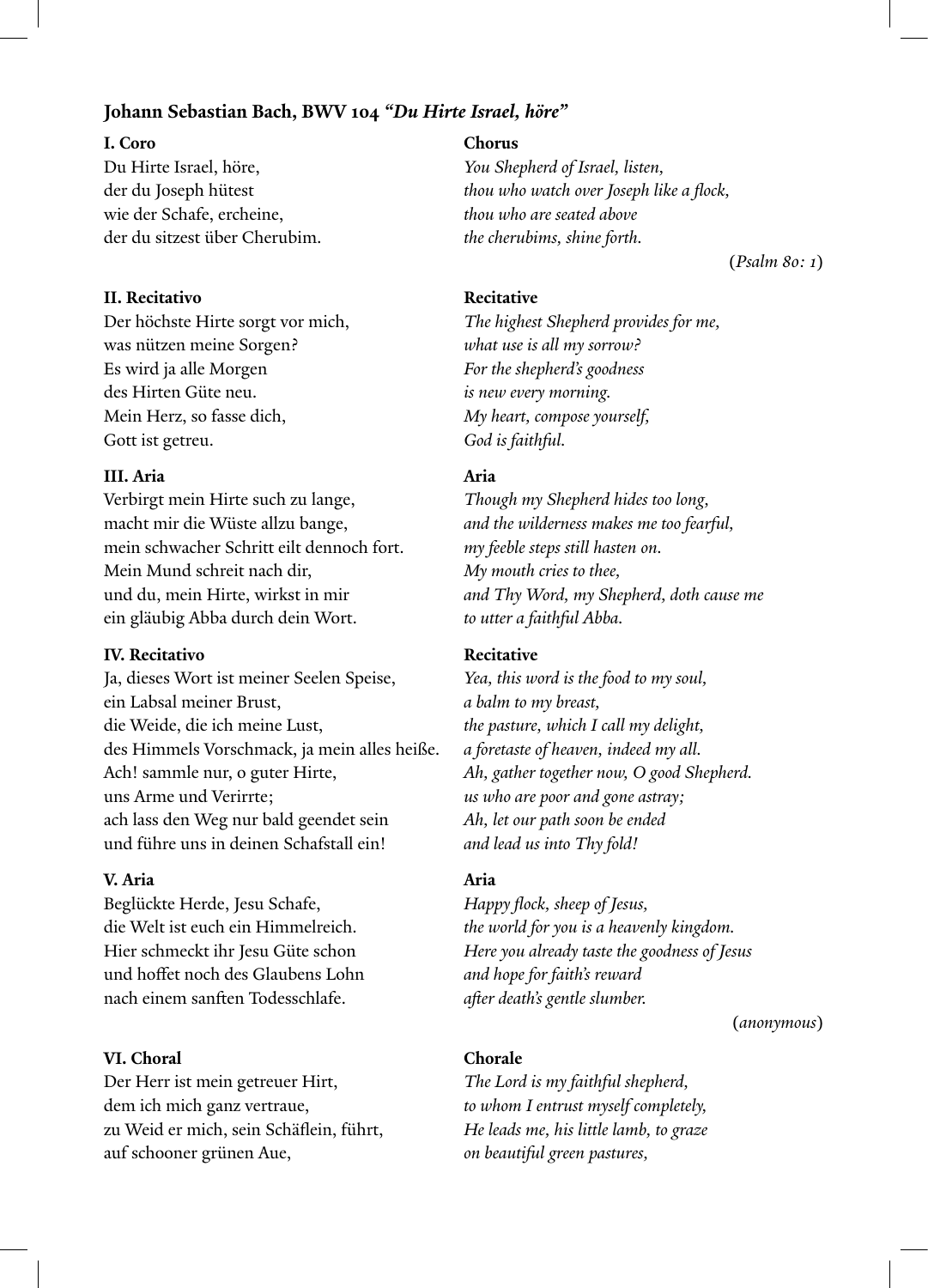zum frischen Wasser leit' er mich, *he leads me to fresh water,* mein Seel zu laben kräftliglich *to revive my soul mightily* durchs selig Wort der Gnaden. *through his blessed word of grace.*

(*Cornelius Becker*)

**Joe Lerangís** has appeared as a conductor and tenor both internationally and across the United States. In the past season, Lerangís was director of choral activities at Colgate University, where they reestablished the choral program after its Covid dormancy, and has previously been director of music at Spiritus Christi church in Rochester, NY, and assistant conductor of both the Yale Glee Club and the Yale Camerata. In addition, they have conducted the Eastman Bach Cantata Series, New Music New Haven, the New England Conservatory Chamber Singers, the Yale Voxtet, the Miami Music Festival Orchestra, the Eastman School of Music/University of Rochester Treble Chorus, the Denver Philharmonic, and the Lviv Philharmonic in Lviv, Ukraine. Previously, Lerangís spent several years in Ulaanbaatar, Mongolia, where they completed a Fulbright fellowship and founded and developed the first music department in a general education secondary school in Mongolia to offer youth choir, orchestra, and band programs. In 2017, they reached the final round of Mongolia's nationally televised pop idol competition, winning the Judge's Choice Award and an award from the Mongolian Ministry of Culture. While at Yale, Lerangís received both the Robert Shaw Prize in Conducting and the Friedmann Thesis Prize for outstanding work for their doctoral dissertation, "Hybridized *Urtyn Duu* and the Making of a Mongolian Choral Idiom in the Works of Byambasurengiin Sharav." Lerangís holds previous degrees from the Eastman School of Music, Johns Hopkins University's Paul H. Nitze School for Advanced International Studies, Nanjing University, Kenyon College, and most proudly, the Bronx High School of Science. In July 2022, they will begin a tenure-track appointment as the Priscilla E. Browning Director of Choral Activities at Cornell University. Their favorite food is the sweet potato.

**Meghan Stoll** recently received her Artist Diploma in choral conducting with Dr. Deanna Joseph at Georgia State University, where she conducted the GSU Chamber Singers and served as assistant conductor of the University Singers. Prior to Yale, Stoll received a Bachelor of Music degree from Oberlin Conservatory, where she studied conducting with Dr. Gregory Ristow and voice with Timothy LeFebvre. In addition to her work as a choral conductor, Stoll is active on the operatic stage, having portrayed Mère Marie in *Dialogues des Carmélites* and Dinah in *Trouble in Tahiti* with Oberlin Opera Theater. Next year, she will join the faculty of St. Catherine's Episcopal School in Richmond, Virginia as director of choirs and ensembles.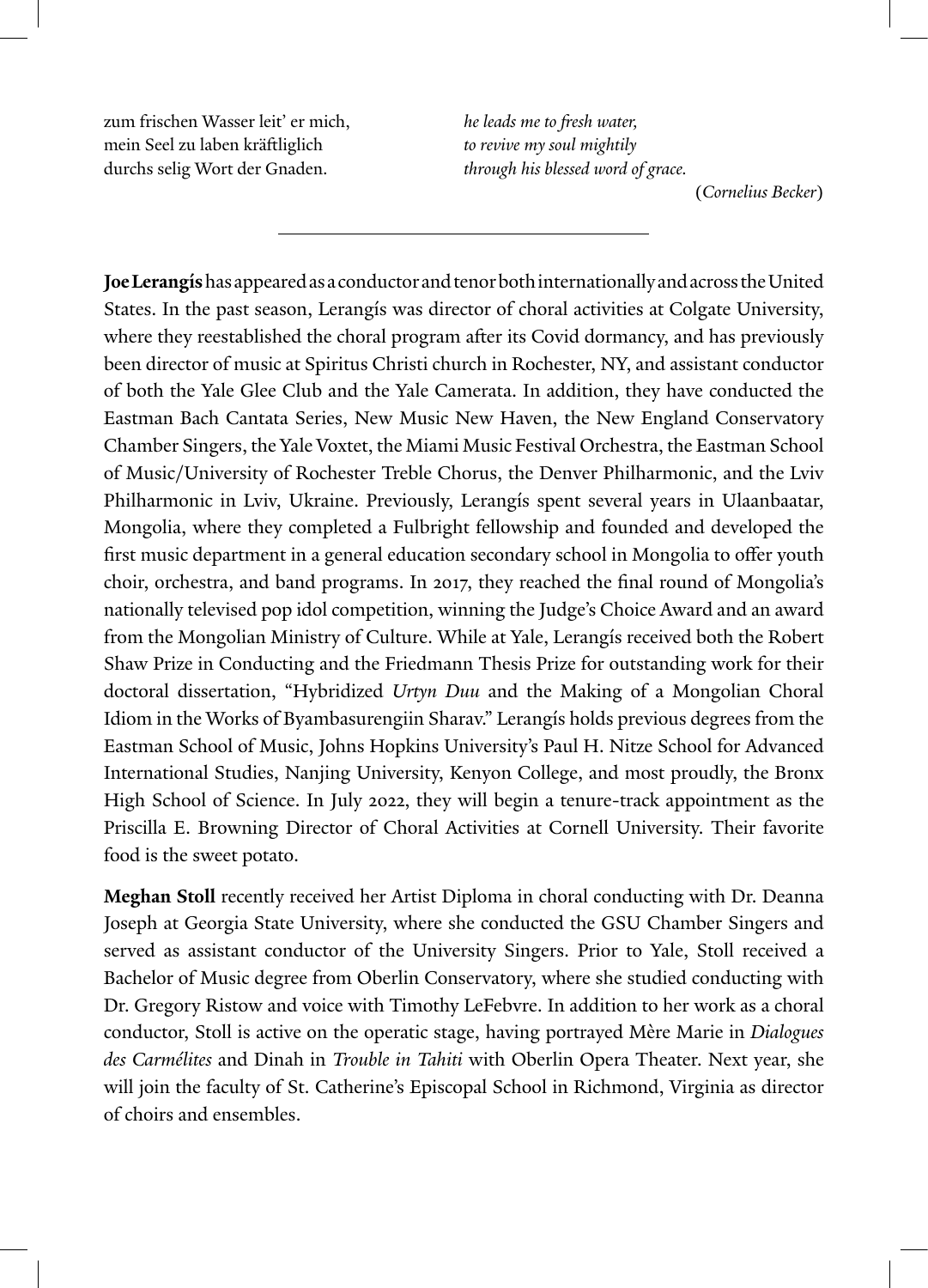**Maura Tuffy** recently graduated from the Yale School of Music and Institute of Sacred Music with a Master of Musical Arts degree in choral conducting. She holds bachelor's degrees in vocal arts and choral music from the University of Southern California, as well as a Master of Music degree in choral conducting, also from Yale. During her master's studies, Maura served as the principal assistant conductor of Yale Camerata and director of the Marquand Chapel Choir. She has sung as a soloist with notable conductors such as Masaaki Suzuki, David Hill, and Simon Carrington, as well as with ensembles such as the USC Thornton Wind Ensemble and USC Thornton Percussion Ensemble. Maura's mission is to catalyze collaboration across artistic fields, which she fulfills through her interdisciplinary work with dance and other mediums. One of her more recent projects included a collaboration of music and theatrical design with the National Orchestral Institute (DesMuse).

#### **Soprano**

C Han Liz Hanna Phoebe Oler Yiran Zhao

### **Alto**

Julia Cavallero Jane Meditz Fi Schroth-Douma Camilla Tassi

### **Tenor**

Collin Edouard Sydney Mukasa Alex Whittington Nate Widelitz

### **Bass**

Sam Brock Benjamin Ferriby Mattias Lundberg Chris Talbot

**Rehearsal Pianist** Ethan Haman

**Violin** In Ae Lee Da Young Lim Emily Hale Rina Kubotsa Ekille Epongue

**Viola** Kayla Cabrera Rubina Lee

### **Cello**

**Bass** Xinyun Tu

**Harp** Grace Cloutier **Flute** Catherine Winters

**Clarinet** Tianyi Shen

**Oboe**  MeKenna Keller Will Stevens

**Bassoon** Anjali Pillai

**English Horn** Jillian Honn

**Trumpet** Josh Bialkin

**Trombone** Addison Maye-Saxon

**Percussion** Doug Perry

**Portative Organ** Cheol Kang